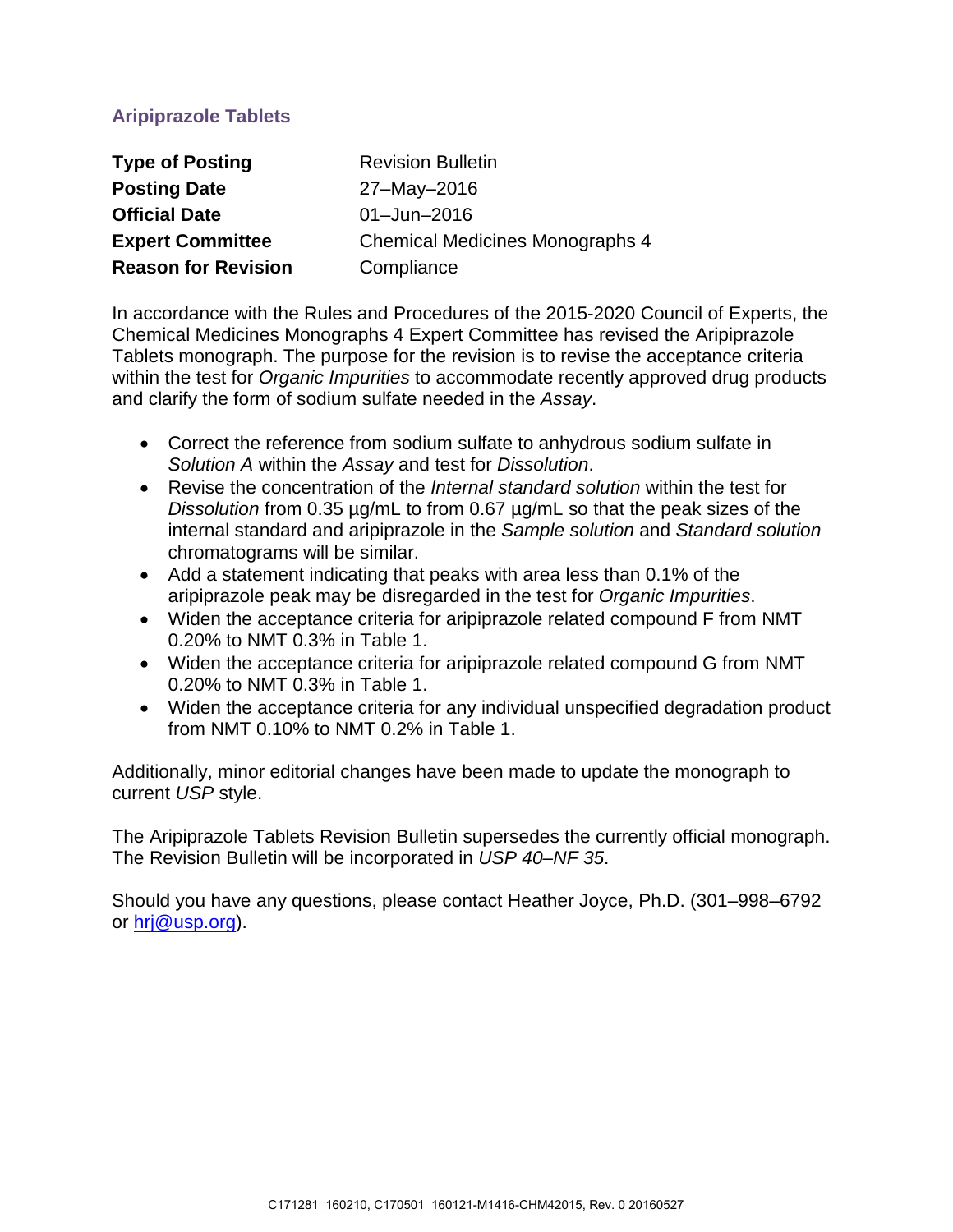# **Aripiprazole Tablets**

- **A. INFRARED ABSORPTION** (197K) Standard Celtyl acetate to 30 mg of USP<br>
Standard solution<br>
Aripiprazole RS. Shake for 10 min, centrifuge for NLT 5<br>
min, and pass the superal mathematic through a suitable in through a s
	- a suitable membrane filter. To the filtrate add 15 mL of water, shake for 5 min, and centrifuge for NLT 10 min.<br>Transfer 20 mL of the upper layer to a container and Fransfer 20 mL of the upper layer to a container and<br>add a suitable amount of anhydrous magnesium sul-<br>fate. Shake well, pass through a suitable membrane fil-<br>ter, and evaporate the ethyl acetate on a water bath<br>under red under reduced pressure. Use the residue. [NOTE—A  $C_s$  = concentration of USP Aripiprazole RS in the<br>centrifuge speed of 2000 rpm may be suitable.]<br>**Analysis**  $C_U$  = nominal concentration of aripiprazole in the<br>**Samples:**

- 
- **B.** The retention time of the aripiprazole peak of the *Sample solution* corresponds to that of the *Standard solu-* **PERFORMANCE TESTS** *tion*, as obtained in the *Assay*.

## • PROCEDURE

glacial acetic acid (33:11:56:1) 900 mL

**Internal standard solution:** 0.33 mg/mL of USP Pro-<br>
pylparaben RS in *Mobile phase*<br> **Internal standard Solution:** 10 min pylparaben RS in *Mobile phase*<br>**Standard stock solution:** 1 mg/mL of USP Aripiprazole

- 
- prepared as follows. Transfer 10.0 mL of *Standard stock solution* and 10.0 mL of *Internal standard solution* to a
- Solution and 10.0 mL of *Internal standard solution* to a<br>
50-mL volumetric flask, and dilute with *Mobile phase* to<br>
volume.<br> **Sample solution:** Nominally 0.2 mg/mL of aripiprazole<br> **Sample solution:** Nominally 0.2 mg/mL lets and transfer a suitable portion of the powder to an *dium*, where *L* is the label claim, in mg/Tablet expression in the same call that the same solution. Shake the same solution is a performance of the solution of the solution of the solution of the solution of the solution of the solution of the solution of the solution o and dilute with *Mobile phase* to volume. Centrifuge, if necessary, and pass the supernatant through a suitable

Add the following: **Add the following: filter of NMT** 0.5-µm pore size, discard the first 1 mL of filtrate, and use the subsequent filtrate. **Chromatographic system** ▲ (See *Chromatography* 〈621〉*, System Suitability*.) **Detector:** UV 254 nm **DEFINITION**<br>Aripiprazole Tablets contain NLT 95.0% and NMT 105.0%<br>of the labeled amount of aripiprazole (C<sub>23</sub>H<sub>27</sub>Cl<sub>2</sub>N<sub>3</sub>O<sub>2</sub>). **and interview in the labeled** amount of aripiprazole (C<sub>23</sub>H<sub>27</sub>Cl<sub>2</sub>N<sub>3</sub>O<sub>2</sub>). **and int IDENTIFICATION**<br> **Run time:** NLT 2 times the retention time of aripiprazole<br> **System suitability**<br>
System suitability

$$
Result = (R_U/R_S) \times (C_S/C_U) \times 100
$$

- 
- 
- 
- 
- 

## **ASSAY** *Change to read:*

• Dissolution  $\langle 711 \rangle$ 

**Change to read: Change to read: Medium: Medium:** pH 1.2 hydrochloric acid buffer (Transfer (Transfer ) **PROCEDURE**<br>1-L volumetric flask, add 425 mL of <sup>●</sup>0.2 N hydrochlo-<br>- Solution A: <sup>●</sup>2.8 g/L of anhydrous sodium sulfate• (RB 1-•  $(RB 1-$  ric acid<sub>,•</sub>  $(RB 1-)$ un-2016) and dilute with water to volume. Jun-2016) in water Degas the resulting solution or pass the resulting solu- **Mobile phase:** Acetonitrile, methanol, *Solution A*, and tion through a filter under vacuum.), degassed;

**Standard stock solution:** 1 mg/mL of USP Aripiprazole **Procedure:** Determine the percentage of the labeled<br>RS in *Mobile phase* amount of aripiprazole ( $C_{23}H_{27}C_2N_3O_2$ ) dissolved by us-<br>**Standard solution:** 0.2 mg/

- 
-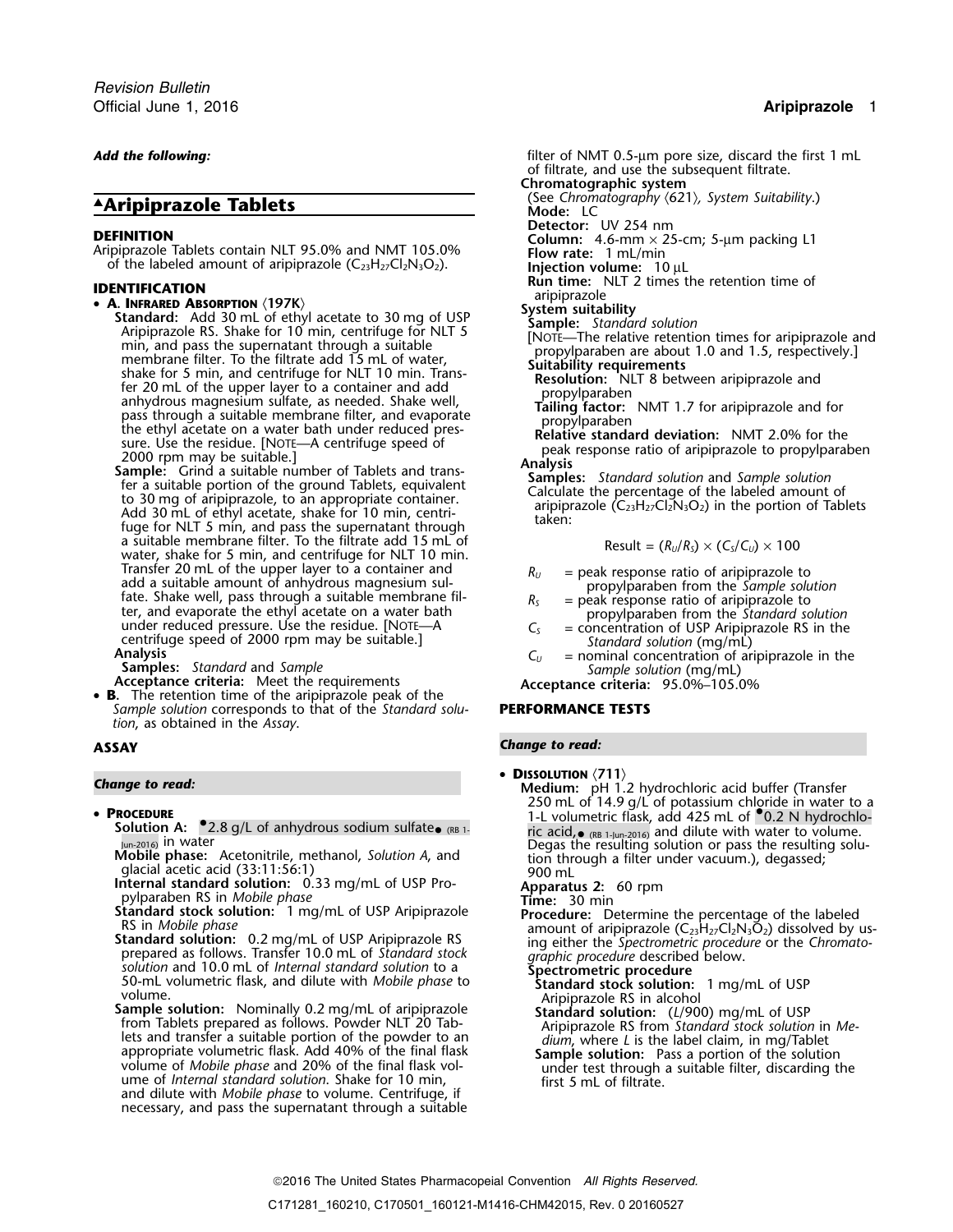**Analytical wavelengths:** 249 and 325 nm **Cell length:** 1 cm **Cell length:** 1 cm *L* = label claim (mg/Tablet)

Calculate the percentage of the labeled amount of aripiprazole (C23H27Cl2N3O2) dissolved: **IMPURITIES**

Result = 
$$
(A_U/A_S) \times C_S \times V \times (1/L) \times 100
$$

- $A_U$  = absorbance at 249 nm minus the absorbance **Change to read:** at 325 nm of the *Sample solution*<br> $A_s$  = absorbance at 249 nm minus the absorbance
- 
- -
- 
- 
- **Solution A: •...** 2.8 g/L of anhydrous sodium sul-<br>**Solution A: •...** 2.8 g/L of anhydrous sodium sul-<br>fate<sub>● (RB 1-lun-2016)</sub>
- 
- 
- 
- 
- 
- 
- pared by combining 5 mL of *Standard stock solution* **Chromatographic system** (See *Chromatography* 〈621〉*, System Suitability*.) *<sup>B</sup>* and 5 mL of *Internal standard solution*
- **Sample stock solution:** Pass a portion of the solu- **Mode:** LC tion under test through a suitable filter of NMT 0.5-<br>
um pore size, discarding NLT the first 6 mL of **Column:** 4.6-mm × 15-cm; 5-µm packing L1
- Filtrate.<br>
Sample solution: Combine 2 mL of Sample stock so-<br>
lution with 2 mL of Internal standard solution.<br>
Chromatographic system: Proceed as directed in aripiprazole
- 
- 
- 
- 
- 

NOTE—The relative retention times for aripiprazole and<br>propylparaben are about 1.0 and 1.8, respectively.] compound F and aripiprazole related compound G<br>Suitability requirements<br>Suitability requirements

- 
- peak response ratio of aripiprazole to<br>propylparaben<br>**Analysis**
- 

**Samples:** Standard solution and Sample solution<br>
Calculate the percentage of the labeled amount of<br>
aripiprazole (C<sub>23</sub>H<sub>27</sub>Cl<sub>2</sub>N<sub>3</sub>O<sub>2</sub>) dissolved:<br>  $r_T$  = sum of all the peak responses from the Sample<br>
solution

- $R_U$  = peak response ratio of aripiprazole to  $U_{\text{un-2016}}$ propylparaben from the *Sample solution*
- $R<sub>S</sub>$  = peak response ratio of aripiprazole to propylparaben from the *Standard solution*
- **Instrumental conditions**<br>**Instrumental conditions C**<sub>S</sub> = concentration of USP Aripiprazole RS in the<br>Standard solution (ma/mL)
	- **Mode Standard solution (mg/mL)**<br>V = volume of *Medium*, 900 mL
	-
- **Blank:** *Medium* **Tolerances:** NLT 75% (*Q*) of the labeled amount of **Analysis** aripiprazole (C<sub>23</sub>H<sub>27</sub>Cl<sub>2</sub>N<sub>3</sub>O<sub>2</sub>) is dissolved.
- **Samples:** *Standard solution* and *Sample solution* **UNIFORMITY OF DOSAGE UNITS** 〈**905**〉**:** Meet the

- $A_s$  = absorbance at 249 nm minus the absorbance<br>
at 325 nm of the *Standard solution*<br>  $C_s$  = concentration of USP Aripiprazole RS in the<br>
Standard solution (ma/m) Standard solution (mg/mL)<br>V = volume of Medium, 900 mL<br>L = label claim (mg/Tablet) and the state of the state of the state of the state of the state of the state of the state of the state of the state of the state of the **Chromatographic procedure** drous citric acid in water• (RB 1-Jun-2016) to a pH of 4.7, if
- Fate (RB 1-Jun-2016)<br> **Solution B:** 13.9 g/L of glacial acetic acid and **Diluent:** Acetonitrile, water, and glacial acetic acid<br>
23.9 g/L of •sodium acetate (RB 1-Jun-2016) in water **Supplements of the Supplement of the C**
- **Mobile phase:** System suitability solution: 0.5 mg/mL of USP<br>and glacial acetic acid (40:10:50:1) and glacial acetic acid (40:10:50:1) and glacial acetic acid (40:10:50:1) and methanol (50:50) and methanol and methanol (5
- **Diluent:** Solution B and methanol (50:50) Aripiprazole Related Compound F RS and USP<br> **Internal standard solution:** •0.67 µg/mL• (RB 1-Jun-2016) Aripiprazole Related Compound G RS in *Diluent*<br>
of USP Propylparaben RS in Standard stock solution A: 1 mg/mL of USP<br>Aripiprazole RS in Mobile phase<br>Standard stock solution B: 0.002 mg/mL of USP<br>Aripiprazole RS from Standard stock solution B: 0.002 mg/mL of USP<br>Aripiprazole RS from Standard stock
	-

- 
- 
- 
- 
- 
- 
- 
- Chromatographic system: Proceed as directed in<br>
the Assay except as follows.<br>
Injection volume: 100 µL<br>
Run time: NLT 2 times the retention time of<br>
aripiprazole<br>
System suitability solution<br>
Sample: System suitability sol
	-
	-
	- Resolution: NLT 10 between aripiprazole and<br>
	propylparaben<br>
	Propylparaben<br>
	Relative standard deviation: NMT 1.5% for the<br>
	Relative standard deviation: NMT 1.5% for the<br>
	in the portion of Tablets taken:

$$
Result = (r_U/r_T) \times 100
$$

- 
- 
- $\text{Result} = (R_U/R_S) \times C_S \times V \times (1/L) \times 100$  **Acceptance criteria:** See *Table 1*.  $\bullet$  Disregard peaks than 0.1% of the aripiprazole peak.  $\bullet$  (RB 1-